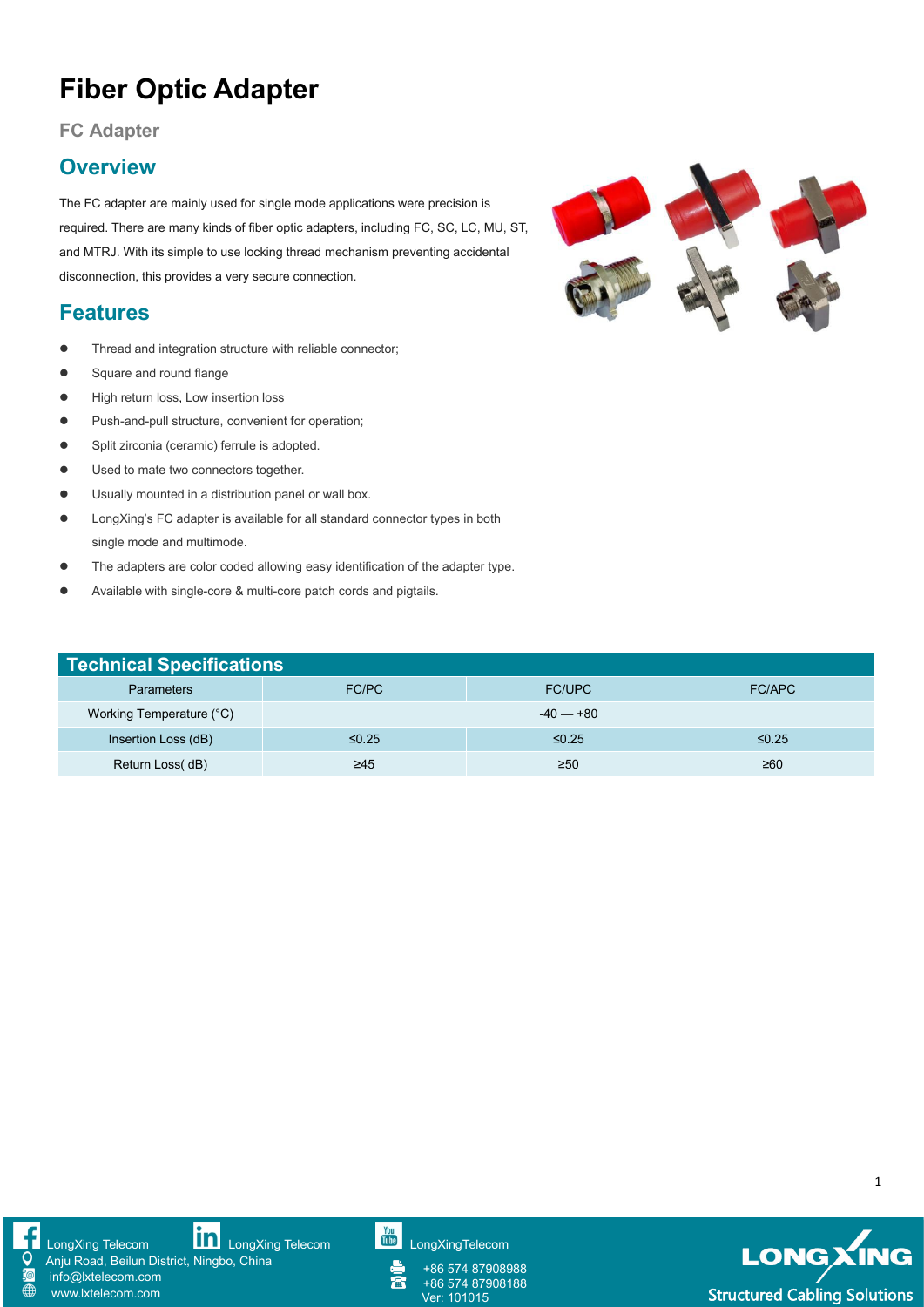### **Part Details**





f Q Anju Road, Beilun District, Ningbo, China  $\frac{1}{2}$ info@lxtelecom.com  $\overline{\oplus}$ [www.lxtelecom.com](http://www.lxtelecom.com/)

[LongXing](https://www.linkedin.com/company/longxing-telecom) Telecom **LILLI** LongXing Telecom LILLI [LongXingTelecom](https://www.youtube.com/user/LongXingTelecom) LongXingTelecom

+86 574 87908988  $\bar{\mathbf{a}}$ +86 574 87908188



2